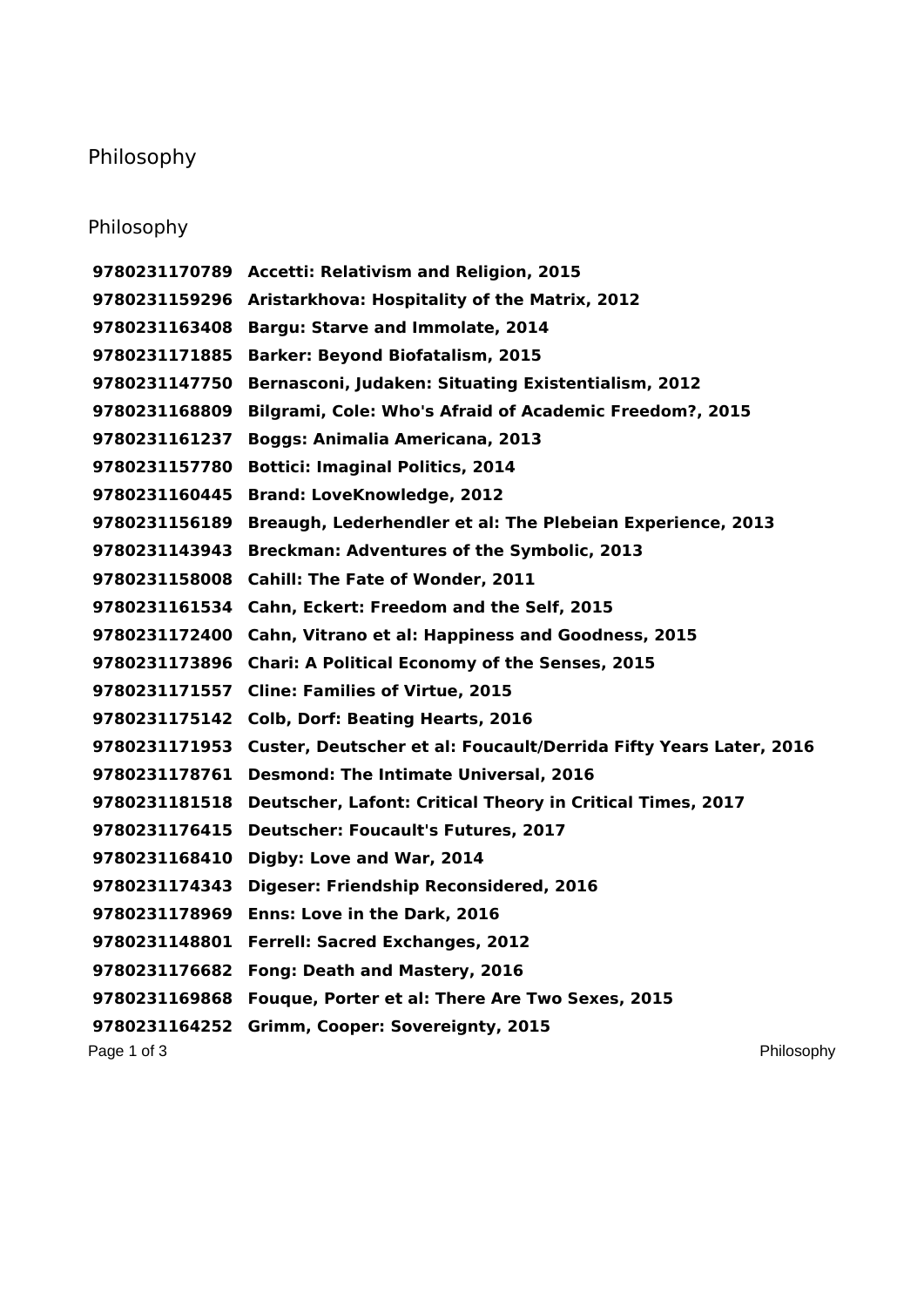| 9780231146180 | Groys, Strathausen: Under Suspicion, 2012                                            |
|---------------|--------------------------------------------------------------------------------------|
| 9780231164023 | Guenoun, Butler et al: A Semite, 2014                                                |
| 9780231169400 | <b>Gunnell: Social Inquiry After Wittgenstein and Kuhn, 2014</b>                     |
| 9780231170598 | Hammerschlag: Broken Tablets, 2016                                                   |
| 9780231177665 | Harris: The Shenzi Fragments, 2016                                                   |
| 9780231160186 | Herwitz: Heritage, Culture, and Politics in the Postcolony, 2012                     |
| 9780231166164 | Inati: Ibn Sina's Remarks and Admonitions: Physics and Metaphysics,<br>2014          |
|               | 9780231178280 Jackson: As Wide as the World Is Wise, 2016                            |
|               | 9780231151986 Jaeggi, Neuhouser et al: Alienation, 2014                              |
| 9780231164788 | Jonsson: Crowds and Democracy, 2013                                                  |
| 9780231164382 | Kahn: Finding Ourselves at the Movies, 2013                                          |
| 9780231161039 | Kearney, Zimmermann: Reimagining the Sacred, 2015                                    |
| 9780231152921 | Kelly: A Hunger for Aesthetics, 2012                                                 |
| 9780231162647 | Kitcher: Deaths in Venice, 2013                                                      |
| 9780231166102 | Kolozova, Laruelle: Cut of the Real, 2014                                            |
| 9780231166751 | LaChance Adams: Mad Mothers, Bad Mothers, and What a "Good"<br>Mother Would Do, 2014 |
|               | 9780231171052 LaMothe: Why We Dance, 2015                                            |
|               | 9780231162807 Lara: The Disclosure of Politics, 2013                                 |
|               | 9780231168946 Laruelle, Edlebi: Theory of Identities, 2016                           |
| 9780231167246 | Laruelle, Mackay: Christo-Fiction, 2015                                              |
|               | 9780231172974 Lestel, Steiner: Eat This Book, 2016                                   |
|               | 9780231168229 Lumsden: Self-Consciousness and the Critique of the Subject, 2014      |
| 9780231168663 | <b>Marasco: The Highway of Despair, 2015</b>                                         |
| 9780231169035 | Marder, Roussel: The Philosopher's Plant, 2012                                       |
| 9780231176507 | <b>Mihai: Negative Emotions and Transitional Justice, 2016</b>                       |
| 9780231175869 | Miller: China's Green Religion, 2017                                                 |
| 9780231166829 | <b>Miller: Head Cases, 2014</b>                                                      |
| 9780231153003 | <b>Montefiore: A Philosophical Retrospective, 2011</b>                               |
| 9780231146821 | Negri, Bove: Factory of Strategy, 2014                                               |
| 9780231160469 | Negri, McCuaig et al: Spinoza for Our Time, 2013                                     |
| 9780231153942 | Noudelmann, Reilly: The Philosopher's Touch, 2014                                    |
| Page 2 of 3   | Philosophy                                                                           |